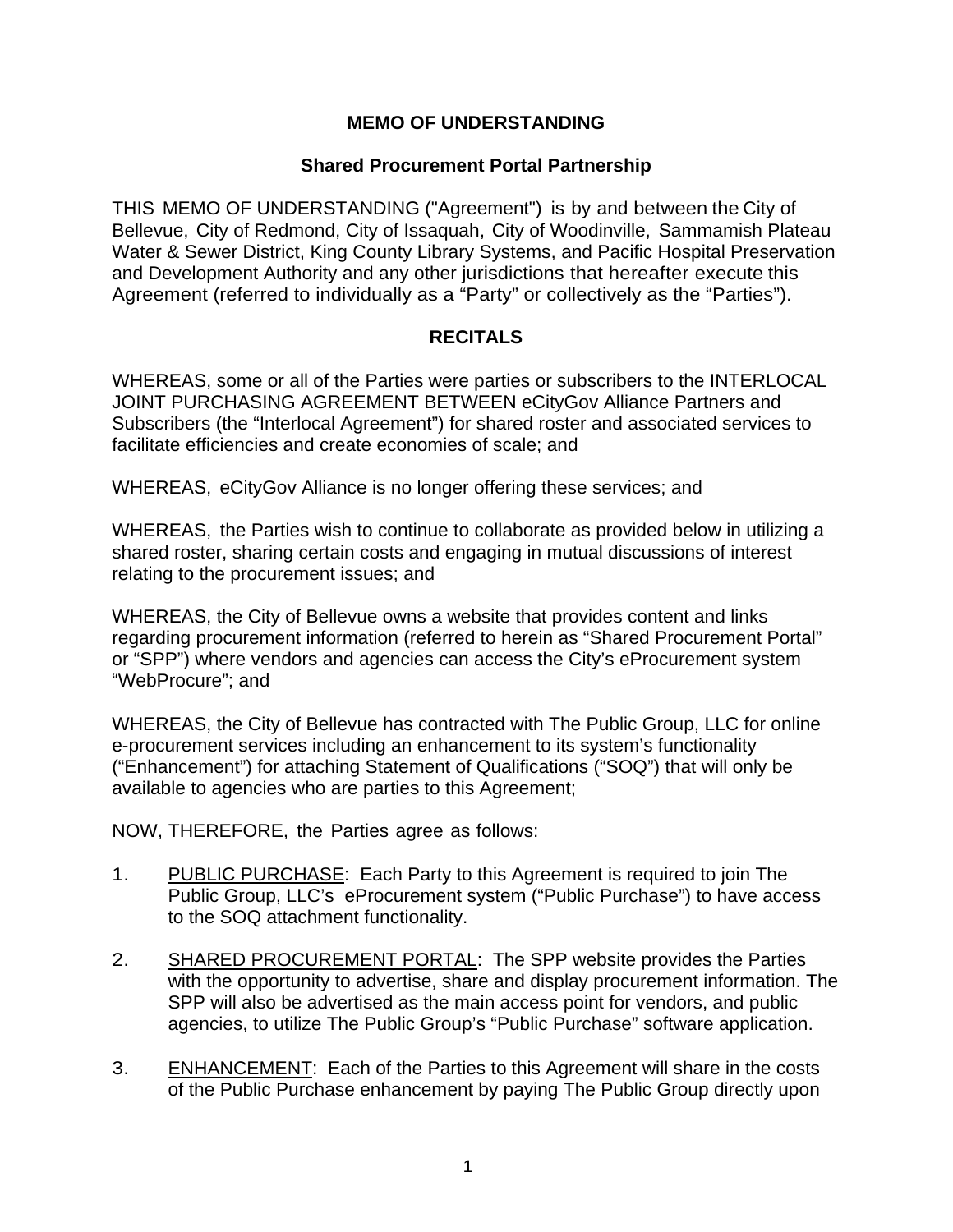billing the amounts as described in Attachment A.

- 4. M&O SHARED COSTS: The Parties agree to share in other Shared Procurement Portal and Public Purchase operation and maintenance costs including, but not limited to, annual cooperative costs such as roster advertisements, website registration, website certificate fees, other annual operating costs (the "Shared Costs") as agreed to annually between the Parties. Parties agree that Shared Costs will be prorated based on the percentages listed in Attachment A or an amended Attachment A approved by the Parties. At least sixty (60) days prior to the beginning of the calendar year, the City of Bellevue will bill the Parties for their respective portions of the Shared Costs and said sums will be due and payable on or before February 1 of the following year.
- 5. MUTUAL INTERESTS: The Parties intend to meet as needed or appropriate to discuss mutual interests in vendor marketing, advertising, system customization and enhancements, procurement activities, contract award information and other shared interests as raised by the Parties.
- 6. NO ENTITY CREATED: No new or separate legal or administrative entity is created to administer the provisions of this Agreement.
- 7. CONTRACTING: Each Party reserves the right to contract independently for the activities set forth in this Agreement without notice to the other Parties and no Party shall bind or otherwise obligate the other Parties to participate in the activity, except as otherwise specifically agreed to in writing.
- 8. COMPLIANCE WITH LAWS: Each Party accepts responsibility for compliance with federal, state or local laws and regulations including, in particular, bidding requirements applicable to the activities set forth in this Agreement.
- 9. FINANCING: Each Party shall be solely responsible for payments of goods or services purchased through the use of Public Purchase. No Party shall be responsible for payment for goods or services acquired by any other Party, unless otherwise agreed in writing.
- 10. FUTURE PARTIES: Future Parties to this Agreement shall be required to execute this Agreement in writing in order to participate in the mutual collaboration and sharing activities described in Sections 2, 3 and 4. Upon such execution of a copy (counterpart) of this Agreement, this Agreement shall be binding on the new Party and will remain binding on all existing Parties hereto without the need for further amendments to this Agreement.
- 11. ME TOO PROVISION: Each Party may insert in its solicitations or contracts for goods or services a provision that that the contractor shall be required to offer the same goods/services on the same terms to other parties.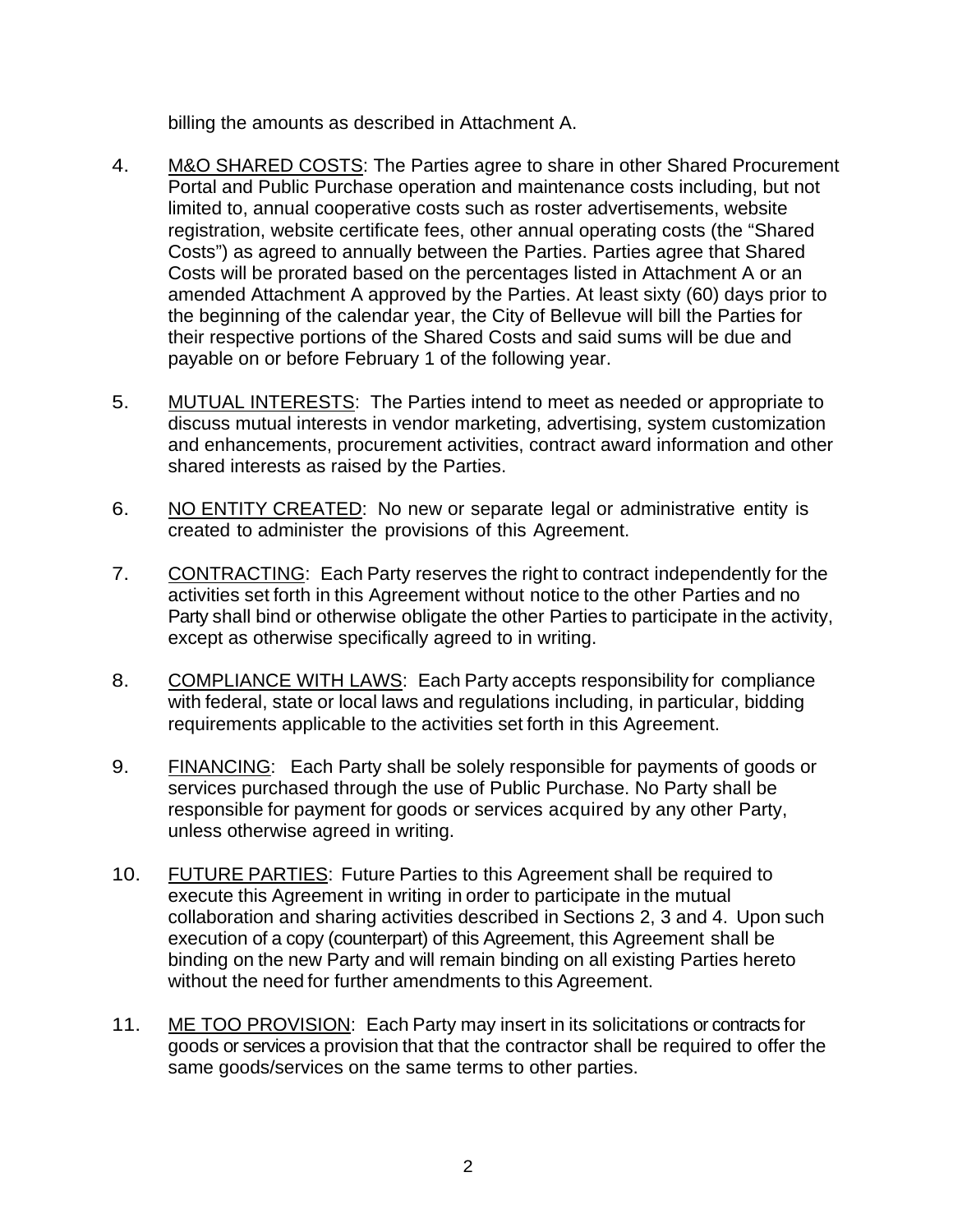- 12. INDEMNIFICATION: Each of the Parties to this Agreement shall protect, defend, indemnify and save harmless the other Party/Parties, their officers, officials, employees and agents from any and all costs, claims, judgments and/or awards of damages ("Claim") arising out of or in any resulting from each of the Party's respective negligent acts or omissions. No Party will be required to indemnify, defend, or save harmless any other Party if the Claim is caused by the sole negligence of another Party. Where such Claim results from concurrent negligence of the Parties, the indemnity provisions provided herein shall be valid and enforceable only to the extent of the Party's own negligence. Each of the Parties agree that its obligations under this paragraph extend to any Claim brought by or on behalf of any of its employees or agents. For this purpose, each of the Parties, by mutual negotiation, hereby waives, with respect to each of the other Parties to this Agreement only, any immunity that would otherwise be available against such Claim under the Industrial Insurance provisions of Title 51 RCW. In the event that any Party or combination of the Parties incurs any judgment, award, and/or cost arising therefrom, including attorneys' fees to enforce the provisions of this paragraph, all such fees, expenses and costs shall be recoverable from the responsible Party or combination of Parties. This indemnification paragraph shall survive the termination of this Agreement.
- 13. DISCLAIMER: The City of Bellevue does not warrant the operation or functionality of The Public Group and its SOQ functionality or the City of Bellevue's SPP website. The Parties agree that the City of Bellevue is not responsible or liable for any damages whatsoever caused in whole or in part by the operation or functionality, of lack thereof, of The Public Group and/or the SPP website, including any upgrades or changes.
- 14. DOMAIN OWNERSHIP: All Parties agree that the City of Bellevue is the sole owner of the domain names sharedprocurementportal.com, spp.com, spp.biz and spp.gov. Becoming a party to this Agreement does not give any other Party any right, title or interest in or to any of the identified domain names.
- 15. TERM/TERMINATION: The term of this Agreement is perpetual. Any Party may cancel the Agreement with respect to such Party with 30 days' notice made in writing, whereafter the Agreement shall be terminated with respect to such Party only. Notwithstanding the foregoing, the canceling Party shall pay its share of the costs incurred prior to the date of the notice of cancellation. This Agreement may be terminated by mutual agreement of all remaining Parties in writing.
- 16. SEVERABILITY: Any provision of this Agreement that is prohibited or unenforceable shall be ineffective to the extent of such prohibition or unenforceability, without invalidating the remaining provision or affecting the validity or enforcement of such provisions.
- 17. NO THIRD PARTY BENEFICIARIES: This Agreement is for the benefit of the Parties only, and no third party shall have any rights hereunder.